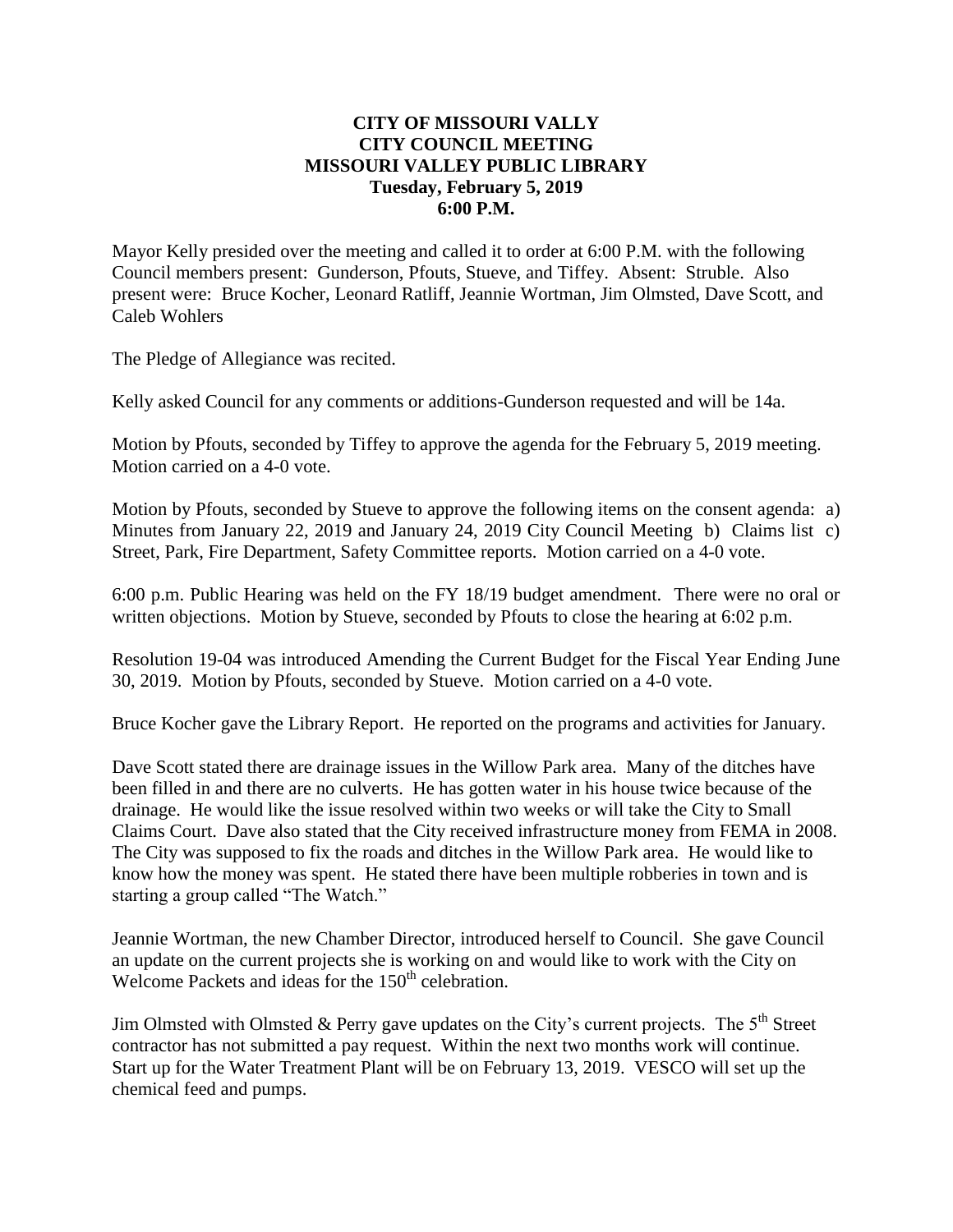Motion by Gunderson, seconded by Tiffey to approve the Candidates for the Fire Department. Motion carried on a 4-0 vote.

Motion by Pfouts, seconded by Stueve to authorize the Mayor to sign the Joint Participation Agreement with SWIPCO effective 07/01/2018 and expiring 06/30/2019. Motion carried on a 4- 0 vote.

Discussion was held on the Water, Sewer, Street, and Sidewalk studies. Flaherty presented Council three different options. Gunderson, Stueve, Flaherty, and Department Heads from the Street, Water, and Building Department reviewed the studies. Motion by Tiffey, seconded by Gunderson to Olmsted & Perry Consulting to complete the studies. Roll call: Ayes: Tiffey, Gunderson, Stueve Nays: None Abstain: Pfouts Motion carried.

Discussion was held on the FY 19/20 Budget. Flaherty stated that with the infrastructure projects being paid out of the LOST funds, it will reduce the amount used to offset the debt service levy. Flaherty stated that if we do not reduce the levy, taxes will go up. Council would like to have the levy stay as proposed.

Raymond Lager does not like the complaint or infraction process. He would like the City to change the process and have the property owner be fined after their first notification.

Gunderson congratulated the local scholars that made the Dean's List, stated it was a great budget meeting, congratulated the Chamber on the chili cook-off event, and inquired about repairs to the access road by Petromart.

Flaherty inquired about the evaluation process and which department head Council would like to evaluate in February. Council stated they would like to evaluate the Street Superintendent. Flaherty stated that the upper windows have been installed at City Hall and the basement windows would be installed at a later date. She also stated that she has been gathering information and costs to update the City's website.

Kelly stated that Chief Murray has investigated the  $1<sup>st</sup>$  Street & Erie intersection. He received an opinion from the County Attorney and found the Code that states it is legal to pass on the right side at the intersection.

Motion by Stueve, seconded by Pfouts to adjourn at 7:13 p.m. Motion carried on a 4-0 vote.

Shawn Kelly, Mayor

Attest: Jodie Flaherty, City Clerk